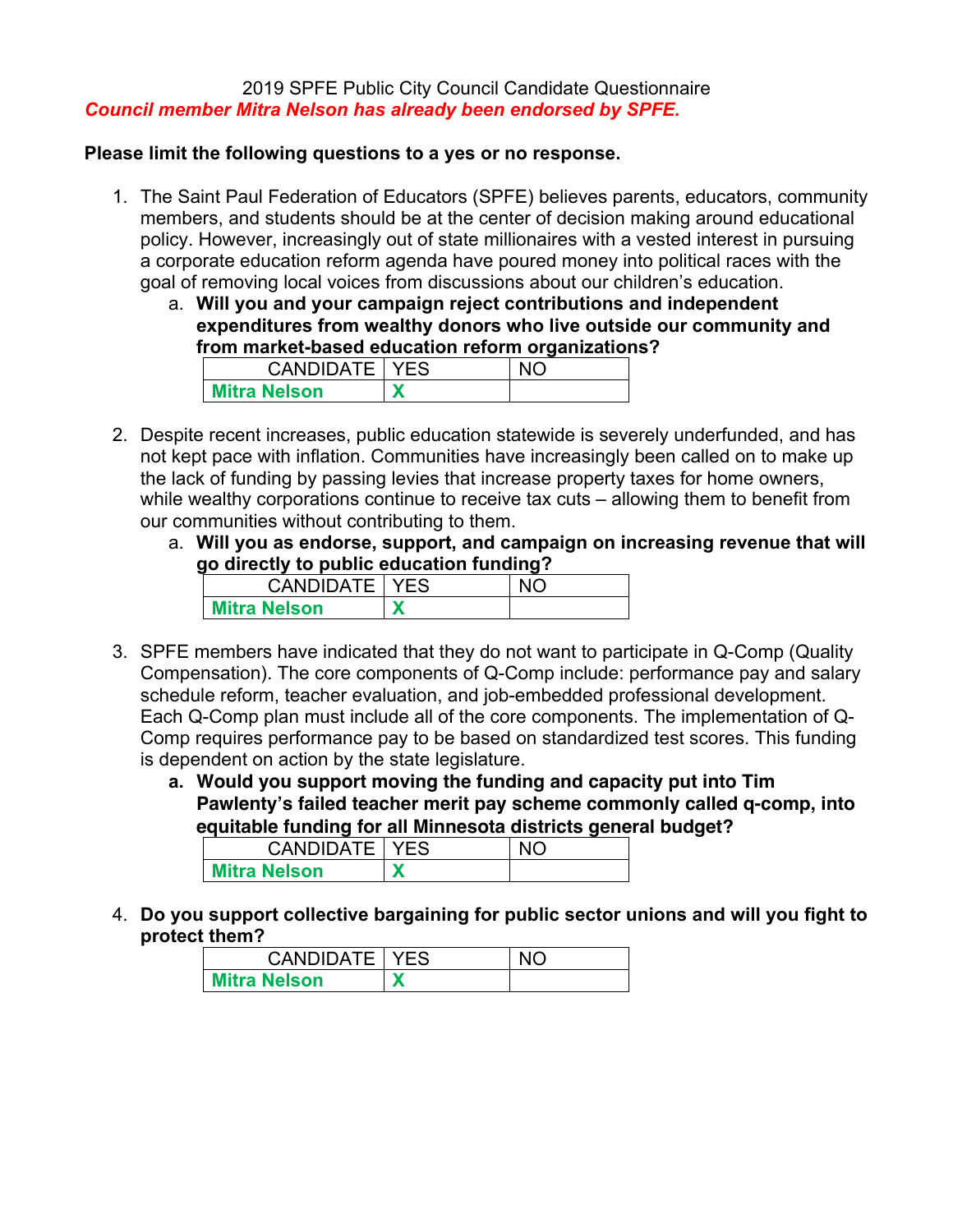# **Please limit your response to 150 words or fewer for each part of the questions below.**

1. What is the value of public education for you and for the city of Saint Paul?

**MITRA NELSON:** Public education is the heart of our communities and our democracy. In order for Saint Paul to realize its potential as a city, we need government partners at all levels who will work for students and families to get the high-quality public education they deserve. Residents make the choice to move to and stay in the city of Saint Paul in large part based on our school system, and the future of our city therefore depends on the investments we make in our public schools. The right to an outstanding public education is also fundamentally a social justice and human rights issue. I will do everything in my power as a Councilmember to support outstanding public education for all.

2. An endorsement from SPFE is only given to candidates that show they are a champion for public education. We do not endorse in all races.

# a. **What are your direct connections to SPPS, SPFE, and/or public education?**

**MITRA NELSON:** After working several years as a classroom teacher, I moved to St Paul to work for SPFE and help pass the 2012 referendum. That experience serves as the foundation of my community involvement in St Paul and still guides my work to this day. I was also proud to be endorsed by SPFE during my special election campaign last year. After being endorsed by SPFE in my 2018 special election I used my platform as Ward 4 City Councilwoman to wholeheartedly and openly campaign for the 2018 referendum. I plan to build my life in Saint Paul and hope to send my kids, should I have them, to SPPS schools for their K-12 education.

## b. **What is your definition of a "public education champion"?**

**MITRA NELSON:** A public education champion fights for education opportunities for all at every turn. They partner across all levels of government to ensure our public educators and students receive the support they need. They stand shoulder to shoulder with educators and the families they serve to carry a message of education for all to the broader community and build political power toward that end. They fight for economic and social justice both within and outside of schools, because schools are interconnected with so many other systems that families and kids are experiencing. A public education champion fundamentally believes in the central value of great public education for all regardless of background or circumstance and works to support that aim.

## c. **Why are you seeking an endorsement from SPFE?**

**MITRA NELSON:** SPFE plays a pivotal role in the lives of every St. Paul family. Even though the city council may not officially oversee SPPS operations, I'm proud to use my platform and convening power to elevate the needs and goals of SPFE throughout St. Paul as well as tackling the challenges families face outside of school. The best way for us to make impactful change is by working together and building power at all levels of government. I would be proud to stand with SPFE and continue that work moving forward as I run for a full term.

# d. **How do you envision working in partnership with SPFE? What does that look like when we disagree?**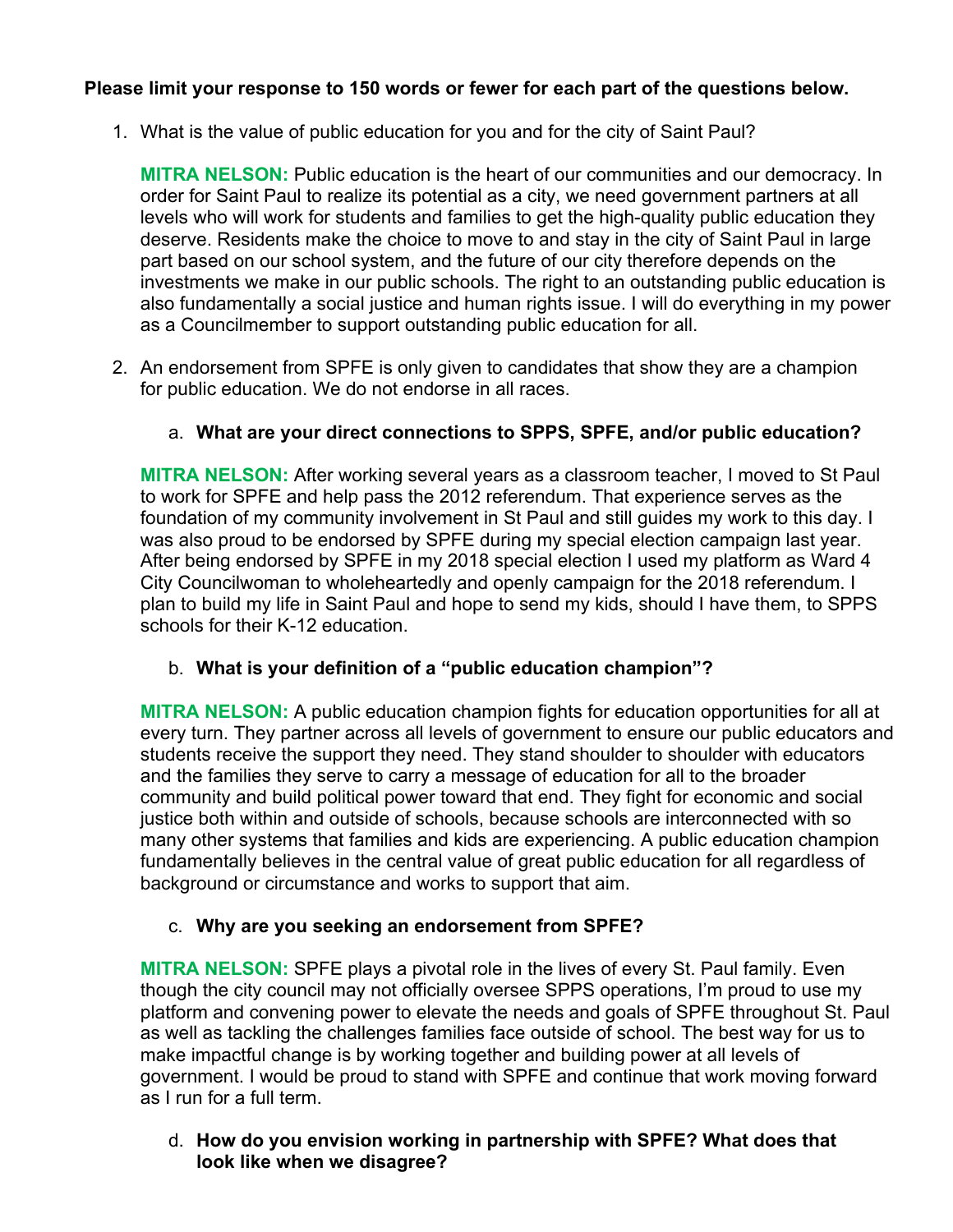**MITRA NELSON:** In my first year in office I have reached out to SPFE to better understand and explore ways we can work on shared issues, such as researching the role of conduit bonds in financing charter schools that impact our school district, or working to better understand and urgently address student homelessness. I feel so excited for all the issues that we could collaborate on together in ways that would be new for both City Council and SPFE. I value the ideas and opinions of SPFE members as people working daily with our youngest residents, and I'm proud to be one phone call away from SPFE members and staff at any time (in both directions). I aim to keep up that level of accessibility and regular communication in my first full term.

I understand that disagreements can and do happen, especially when you are trying desperately to address structural challenges and barriers that have been in place for generations. I think being a good partner means, at every turn possible, working out our differences by communicating directly and honestly to understand each other's interests in each situation and how best to meet them. I value SPFE's clear communication on positions it takes for city issues because it helps me better understand their point of view, values and interests. As an organizer, I understand the value of face to face conversations, building power together, and viewing the long-term battle alongside the shorter-term ones. Disagreement when done in view of both long and short term movement goals can be healthy and necessary. I hope to continue deepening this partnership in my first full term on City Council.

3. Over the past year, educators across the country have gone on strike. Just one year ago, SPFE narrowly avoided a strike by reaching a last-minute contract with the district.

# a. **What have you learned from the Red for Ed Movement?**

**MITRA NELSON:** The Red for Ed Movement has shown me that when teachers unite and we fight, we win. In states like Minnesota, our unions have fought long and hard to build power and public support, and when other organized labor stands alongside teachers, our strength is multiplied. Recent examples of Red for Ed across the country have only reinforced my belief that we need a strong, unified public presence that gives more residents in our community the chance to join in the fight alongside us. Red for Ed has also illuminated how the general public increasingly greatly supports what should be basic improvements to education and the teaching profession, including increased teacher pay and funding more school services that help all students learn.

b. **UTLA (United Teachers of Los Angeles) recently ended their strike. In addition to much-needed pay increases, the challenges facing their students are similar to the students of SPPS. How can you use your position to support educators, parents and students in addressing these concerns?**

**MITRA NELSON:** As a visible and vocal champion for public education, I will use my position to add visibility and weight to the needs of our students, families, and educators, and amplify teacher voice however I can. In my first year so far on the City Council, I have worked to take clear and firm public stances that push the conversation on issues like police funding, minimum wage, homelessness, zoning reform and more. I am willing to continue taking clear stances and using my convening power to bring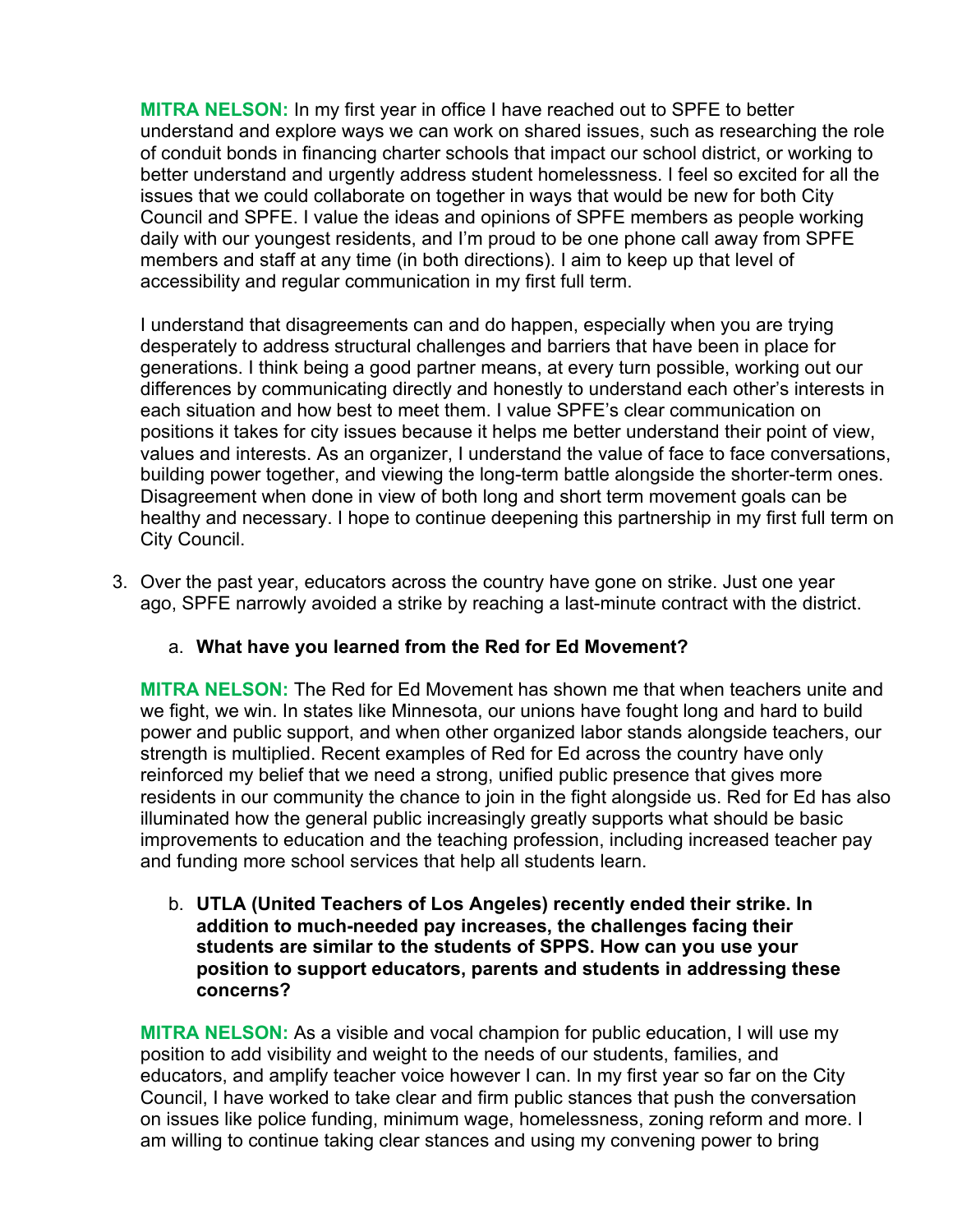groups of people together for improving the learning and working conditions of SPPS educators and students in and outside of school.

4. Saint Paul Public Schools (SPPS) has a diverse student population, with over 75% of students identifying as People of Color. Parents and educators agree that in order for students to be successful, we must have culturally competent curricula and educators that reflect the diversity of our city. At the same time, data shows that our city and our schools are becoming more segregated.

### a. **Segregation and poverty are harmful to all of us, especially our students and their families. How will you work to integrate our city and our schools?**

**MITRA NELSON:** The diversity of our community is one of its greatest assets, and our schools should reflect and celebrate that. I am very interested in learning from and becoming more involved with the Select SPPS initiative to continue boosting enrollment, educating families on their choices within SPPS and helping carry the message of integrated schools as a strength and point of pride. I am proud to regularly campaign for funding referendums that help improve language access and other services that better integrate schools for all students and their diverse needs. I know that SPFE will continue to lead efforts on teacher diversity so that students can see themselves in the educators they spend their days with, and I am excited to be part of those discussions and support.

As a City Councilor, I have also taken on the work of housing justice as a central issue for our city to address if we want to truly integrate our community. History shows us that segregation has roots in racist housing policy like redlining, chronic divestment and mortgage discrimination that have shaped our communities for the worse. As a Councilmember, I seek to undo this by actively pursuing citywide housing policy that addresses our affordable housing crisis, allows neighborhoods to become more integrated through a mix of available housing across the city, holds landlords and realtors accountable who engage in discriminatory practices, increases our density so that more resources can be shared with SPPS through the increased tax base, and working for every SPPS student to be stably housed and succeed in and outside of school.

I will also continue advocating for city services and programs to be as clearly connected to SPPS as possible, including accessible transit, completion of the Safe Routes to School Plan, access to parks and extracurricular programs for youth and more, so that SPPS students do not experience city services inequitably. The expansion of safe public transit, parks and more invaluable city resources like these can help break down the barriers between neighborhoods and build a sense of interconnectedness that previously was not felt. I hope to be a leader on the Council for these issues.

As a woman of color who grew up in one of the only families of color in an all-white neighborhood and almost all-white school, I have personally felt the sting of racial isolation in my lifetime as a Minnesotan. I am passionate about and dedicated to creating a city that works for all of us on the Council.

5. Research shows the importance of stimulation starting at birth. We know students are more successful in school when they have access to high-quality early childhood education. All students should have access to these programs, whether through our public school systems or accredited independent providers.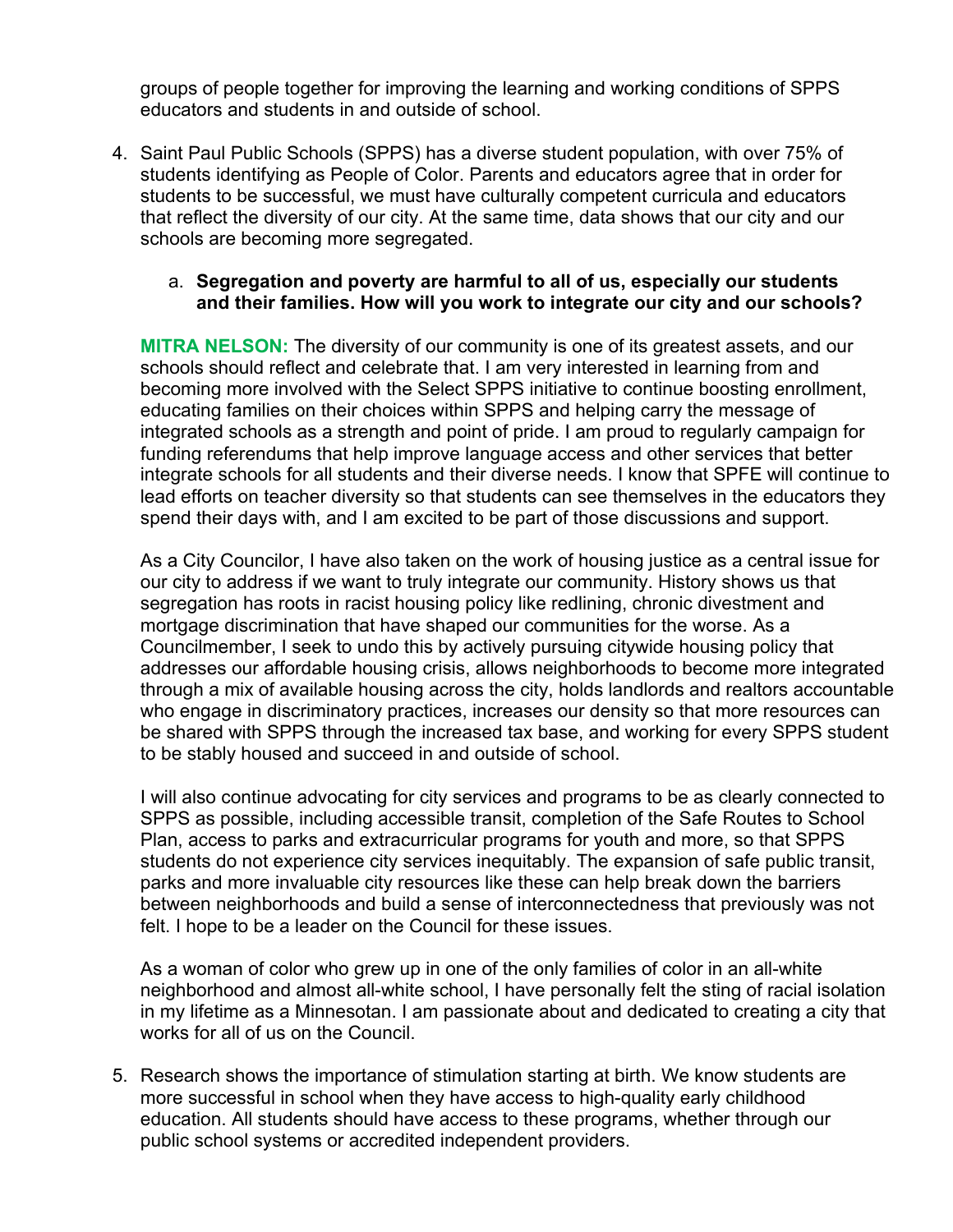## a. **How will you partner with SPFE to ensure all families have access to quality Pre-K and early learning programs in our city?**

**MITRA NELSON:** Since joining the City Council I have been invited to become a leading member of the Saint Paul 3K steering committee. I would like to work with SPFE this year on bringing their input and ideas to this effort in significant and meaningful ways as we explore the design of possible city-wide early learning programs. I believe SPFE member and organizational input is essential to design a system that is equitable, sustainable and aligned with SPPS. As that process moves forward, I'll continue to be a strong voice to ensure everyone has access to high quality early learning in our city.

b. **New research shows that many Minnesotans live in childcare deserts, without adequate access to childcare options for their children. How will you use your role to provide additional options early learning options for parents?**

**MITRA NELSON:** Childcare is one of the leading costs of living in Minnesota households alongside safe and affordable housing. I will advocate for the expansion of Promise Neighborhood-style programs that help create high-quality and affordable childcare zones across Saint Paul for all; support and uphold city-level policies like earned sick and safe time and paid family/parental leave which are part of the set of policies that families need to fully care for their children; and work with SPFE, the 3K steering committee, Dr. Corrie at the agency of Planning and Economic Development and other partners to explore how we can better support high-quality community-based childcare programs as a part of our city's local economy.

6. The current federal Secretary of Education is well-known for her support of "disrupting" public education through "school choice" in the form of online learning, charter schools, and vouchers.

## a. **What is your understanding of how education reform policies impact public education?**

**MITRA NELSON:** I want to continue to using my position on the Council to champion broadly supported improvements to public education that our community and SPFE want and need, and to oppose unsuccessful/harmful reforms that I personally experienced as a former teacher of three years and organizer in a range of spaces within and beyond education and ed reform.

"Reforms" that I do not support include for-profit online schools, vouchers, mass charterization with very little community input which was characteristic of the school system I taught in in New Orleans, charter expansion in general, eliminating tenure and eliminating collective bargaining for public school teachers. There are changes that do need to be made both in and outside of our public education system to address racial opportunity gaps and more. Unions, civil rights groups, and public school students/families hold agreements in many areas on what those changes are, such as relieving the burdens of excessive high-stakes standardized testing while maintaining reasonable teacherdriven assessments, increasing the diversity of the teaching workforce through adjusted pathways that support current emerging educators of color in attaining full training and licensure, and increasing equitable funding for our schools. SPFE, Education Minnesota and other unions statewide have been vocal in pushing for equity-based reforms, and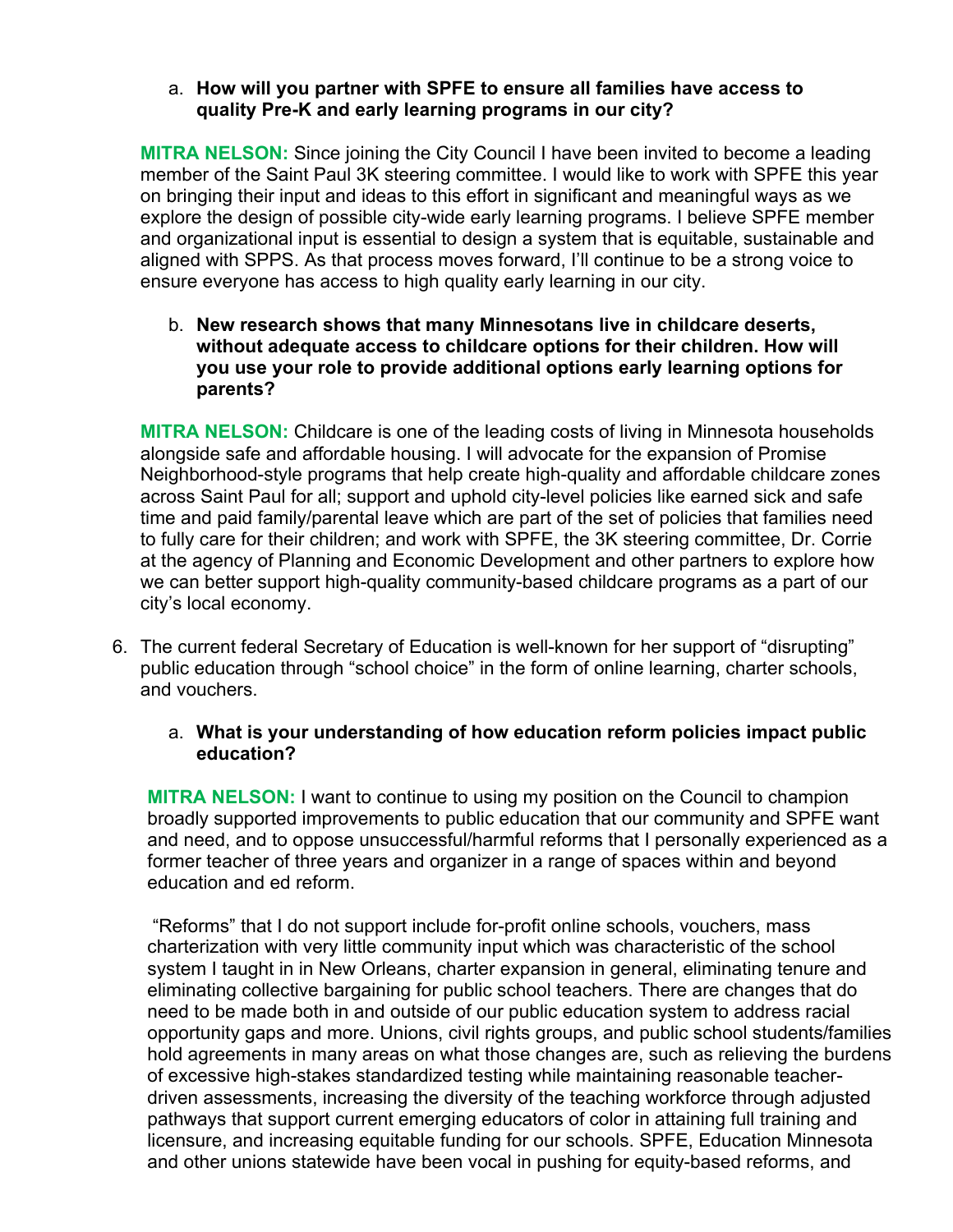collective bargaining is among the strongest tools we have for them to continue to do so and make sure we pass reforms that don't harm students or teachers. I hope to be a voice for these solutions on the Council where appropriate and to continue working closely with SPPS educators and SPFE to support these and other community-driven goals.

## b. **What is your understanding of how charter schools differ from local public schools?**

.

**MITRA NELSON:** While local public schools are required to serve all students, charter schools do not face the same level of requirement and regulation - especially as it relates to special education and other core services. Reporting, funding and oversight for local public schools is also much more transparent. Because charters operate independently and separately from our local public schools, it's much more difficult to know how and where it would be possible to implement systems changes that could improve opportunities and educational experiences for students in our community. Charter schools in Minnesota are also under an entirely different accountability structure when it comes to audits from their authorizers, which they are allowed to choose on their own. These are serious points of concern for discussion in our education ecosystem. I will keep working with SPFE to prioritize and redirect resources back to SPPS.

c. **Will you support a moratorium on new charter schools and charter school expansions so that a comprehensive study can be done on the impact of charters schools in our communities (including segregation, tax base, land use, and neighborhood impact)? Who would you partner with for this study? Who would you include as stakeholders?**

**MITRA NELSON:** Recent conversations at the Council level have shown that there is a clear city-wide concern about the way private, non-profit institutions and their further expansion are impacting our community. I would absolutely support a comprehensive study of this issue that involves numerous partners and stakeholders, including local nonprofits with policy expertise, business and tax experts, local families, city staff, representatives from SPFE, and others.

- 7. SPPS and the City of Saint Paul presently do business with institutions that engage in practices that destabilize our community through predatory lending practices, investing in private prisons, and corporate tax avoidance. These practices have led to economic injustice and racial discrimination in our city.
	- a. **How will you use your role to make sure that the largest corporations in Saint Paul pay their fair share?**

**MITRA NELSON:** The strongest strategy we can have is to approach the issue from a number of angles. I will partner with our Minnesota and Saint Paul legislative delegation to take on the complicated series of tax breaks corporations benefit from that should be redirected back to our communities. I will work with community partners including SPFE, my Council colleagues, and Mayor Carter's administration to raise business items that are points of concern from a corporate accountability standpoint and work to ensure our city lives its values in these transactions. I will advocate for direct financial support from our largest private employers to other community-based initiatives like the Midway Community Benefits Fund, an initiative I have taken on since joining the Council that aims to target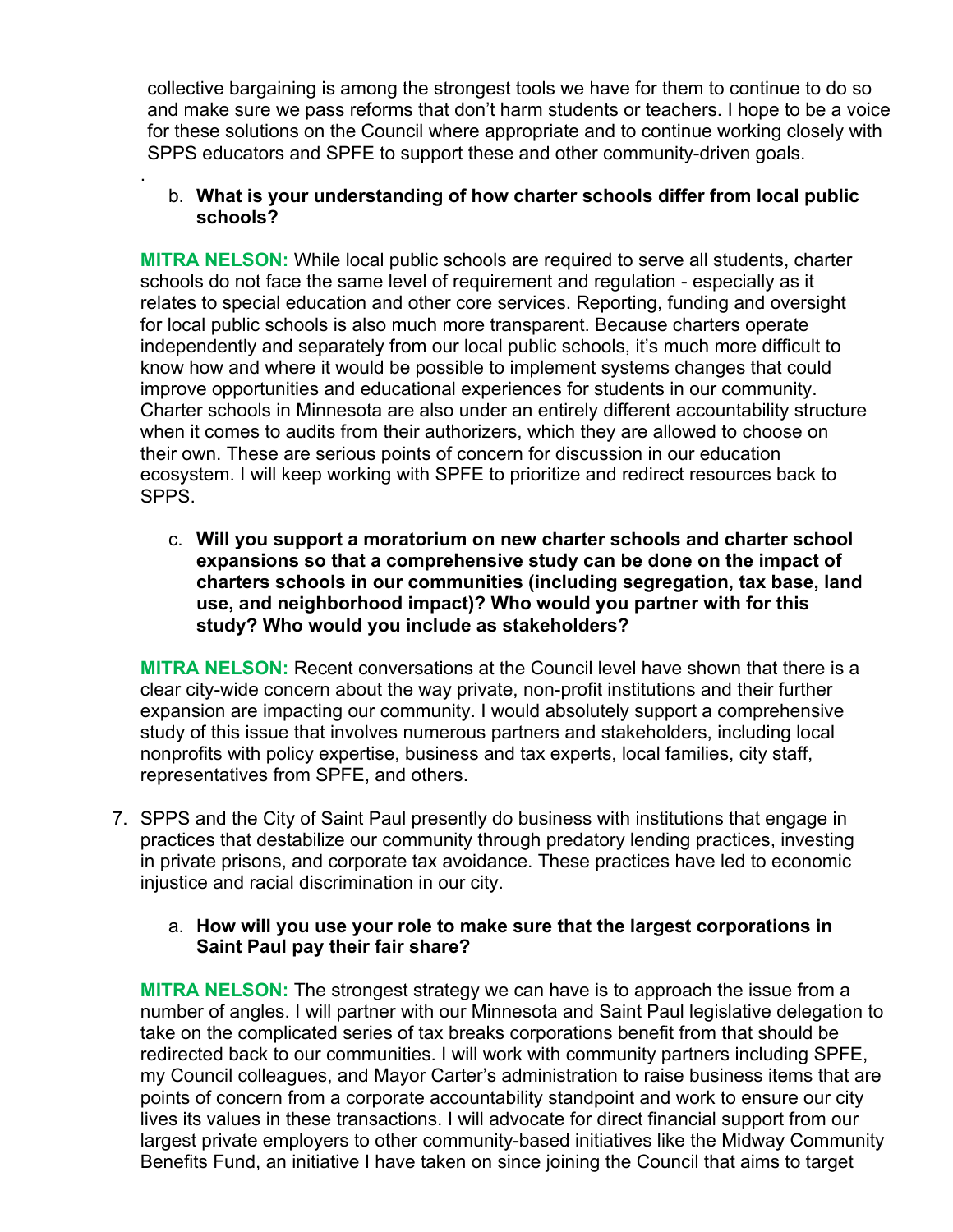resources to equitable development and placemaking around the stadium site. As a City Councilor I will also seek to broaden the conversation and bring more allies and voices to the table. Housing advocates can push for corporations to support housing projects that benefit our students and families. Transportation advocates can push for corporations to support safe routes to schools projects to make our neighborhoods more walkable and safe. Trades and labor unions can push for corporations to support training programs for middle and high schoolers. I have years of experience working with partners at all levels of government to bring solutions to the table and I will be proud to bring that experience to the city council and fight for our students and families.

b. **Predatory lending practices increase foreclosure rates, destabilizing families. Will you join with SPFE in calling on banks to refrain from foreclosing on homes of school age students during the school year? What steps will you take to separate the city of Saint Paul from institutions that participate in predatory lending?**

**MITRA NELSON:** Housing stability can be one of the single greatest factors that impact student success. I will absolutely join with SPFE in calling for foreclosure reforms that can support students and families and to refrain from foreclosing on homes of school age students during the school year. As a City Councilor, I will also push for the city to leverage its own financial assets as tools to push for better lending practices for all customers from our lenders and others. I was proud to vote for the creation of the Office of Financial Empowerment which would seek to create free financial services through the City of Saint Paul to better protect vulnerable residents from predatory lending and better access fair housing. I will keep looking for ways at the City to advance this work.

### c. **Will you commit to working with SPFE to seek the revenue we need to have racially equitable schools? What does this look like to you?**

**MITRA NELSON:** Yes. I was proud to lead the work to pass the 2012 referendum and I was thrilled to support last fall's referendum campaign again as a newly elected Councilmember. In my Council role, I hope to grow the amount of revenues available through pursuing policies that invest in increasing our housing/density and transit (which in turn can fuel greater density) and will strive at all times to look at city policy-making through a school equity lens. I believe we should consider the role of TIF carefully in development and its impacts on school revenue from future tax base and I will push for it to be used sparingly and strategically as a development tool. I believe private sector partners have a role to play in supporting the schools that educate their future workforce, and I would advocate for education-specific tax measures and philanthropic funds from Saint Paul's largest employers to help fill critical resource gaps in SPPS. I will join SPFE and the Minnesota/Saint Paul legislative delegation in advocacy at other levels of government that resource our schools with more equity.

- 8. Traditionally the city of Saint Paul and SPPS have had an arms' length relationship. Each has their own budget, and sphere of influence. However, the actions a city takes impacts the daily lives of students and educators, and the desire to be near quality, local, public schools is often a primary factor in how families decide where to live.
	- a. **How will you seek out educator and student voice in your decision-making process? What steps will you take to invite SPFE in as a stakeholder? How will you share information with SPFE, parents and students?**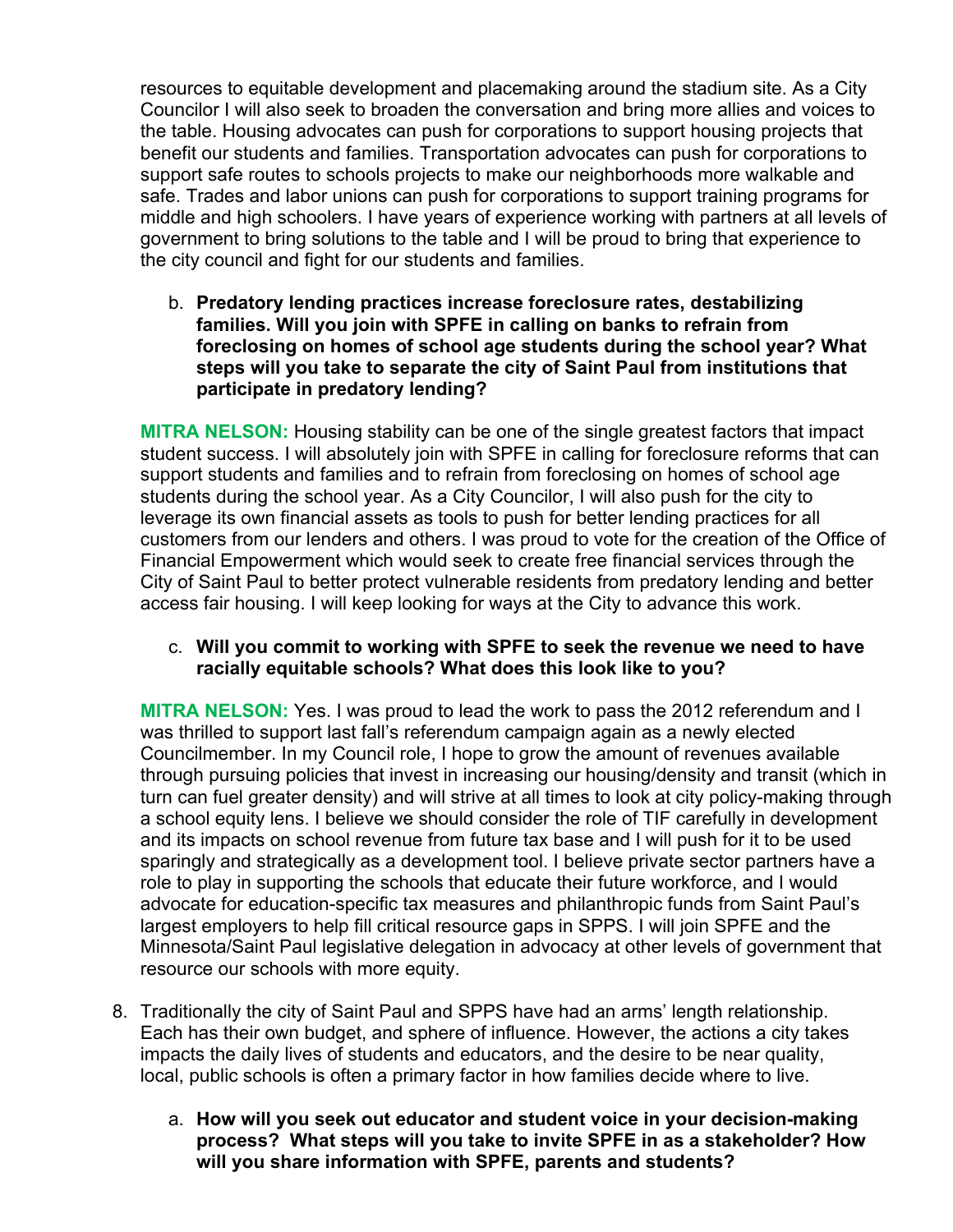**MITRA NELSON:** In my first year on the council, I have worked hard to, and benefit greatly from, including SPFE in conversations where they may not have been present or invited in the past. As a new City Councilmember, I found it very helpful to be able to directly reach out to SPFE to discuss the issue of conduit bonds and the city's role in those financial arrangements. I am working to take on student homelessness and housing instability in our community and I believe SPFE members need to be squarely in those conversations. I would like to start 2019 and each year of my full term with a visioning session with SPFE to help them help me set a municipal policy agenda informed by SPFE members, parents and students. One-off policy issues have shown me the value of proactive collaboration and I hope to continue that work in a full term.

More broadly, I'm working hard everyday to breakdown traditional barriers that between both government and residents, and also between different layers and entities of government. My former work as a congressional staffer showed me very early on that no single office can do anything on their own. My new city council office has already been recognized for our extensive community outreach efforts and our energetic passion for bringing new energy to old problems. I will continue to push the envelope in terms of creative engagement that turns government inside out and brings multiple partners to the table and I welcome SPFE's ideas

## b. **Where do you see opportunities for city and the school district to partner? How will you invite input from SPFE, parents and students on what those partnerships look like?**

**MITRA NELSON:** Right in my own Ward, there are great examples of how to collaborate in a real concrete way at Hamline Elementary. By placing city and school services at the same site, we can help make things easier on our students and their families. I would to build on that example, and the new investments made in libraries, rec centers, and parks in the 2019 budget, by finding more opportunities to share limited resources and create a larger impact. After school and before school programming, social workers and similar services, and other initiatives could all be done in partnership across public agencies.

9. In 2018, SPFE joined our institutional partners in calling for elected officials to engage in co-governance and people-centered democracy. As a practice, this means engaging with your partners in all areas of public work, a willingness to be held accountable to promises, and on-going, open communication.

### a. **What do the terms co-governance and people-centered democracy mean to you?**

**MITRA NELSON:** I ran for office because I continued to see people talking about renters, about people of color, and about young people. But they were never actually talking to us. Co-governance and people-centered democracy means giving the people with lived experience more direct influence over our political systems. It means listening to the individual story from a resident in the community just as much as the technical advice from staff. It means thinking more like an organizer and less like an academic. I value mutuality, honesty, ongoing relationships and the central goal at the heart of all of these as building power with and for underrepresented people and causes. I hope to continue raising the bar for how this looks on our City Council.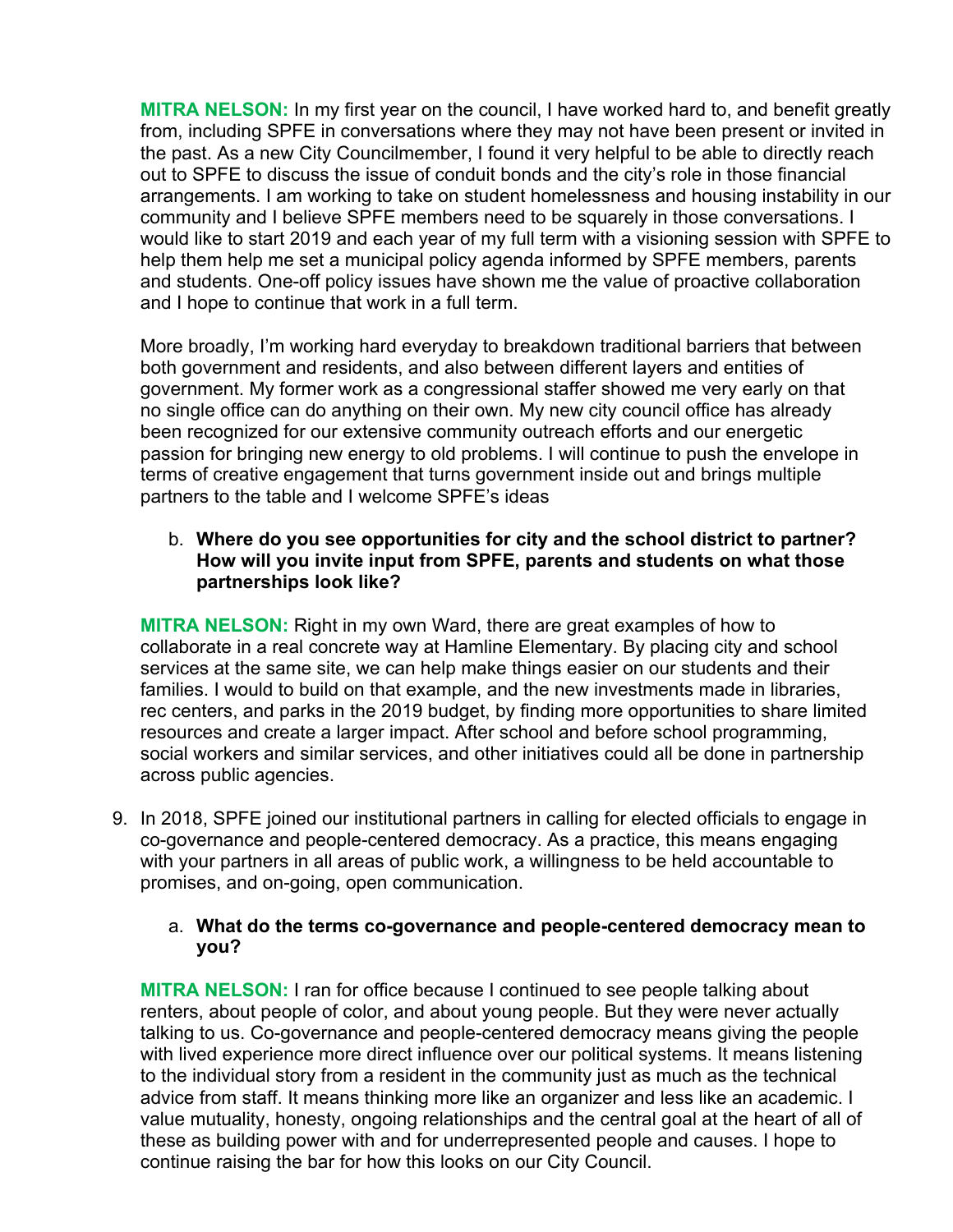# b. **What groups and individuals will you look to for guidance?**

**MITRA NELSON:** I frequently reach out to my partners in labor unions, social justice organizations, and other community experts to weigh in and give me advice. Sometimes that means a quick text message or email, sometimes it means a lengthy phone call, and other times in means several in person meetings. Not every interest group is a fully formed organization and that means doing meetings in public housing high-rises, with assorted groups of residents and out in the city wherever possible. I feel clear on my compass and cabinet, and I know SPFE is part of it.

### c. **What steps will you take to make sure decisions are made with communities, instead of for communities?**

**MITRA NELSON:** We have to change the way we do community engagement and make decisions. My top goal as a City Councilmember is to make sure community has a seat at the table. We hold our Ward office to an extremely high bar in terms of being present in our neighborhoods. We push our city staff to consider and reconsider who they are designing policy and programs for. We do as much direct outreach as possible with the people who have had the lived experiences we need to learn from. I support district council reform and funding increases tied to representation requirements. I'm cochairing the 2020 census effort for Ramsey County to make sure everyone is counted, that billions of dollars of federal investment continue to reach our communities and that all the policy made based on census data accurately reflects community need. Making decisions with communities is a central value of mine and I am hungry for partners and collaborators toward that end.

### d. **How will you separate your accountability to the public good you're your personal feelings?**

**MITRA NELSON:** So many of the issues that come before the council have a direct impact on the residents and families of our community. In many cases, public good is so closely aligned with my personal feelings that decision-making can be simple. In more complex or technical situations, I make sure to take the time to connect a human story to the decision before us. Who will be impacted by this decision? Who benefits most when we make this change? Who helped shape the process that led us to this decision in the first place? Those are the kinds of questions I ask myself to ensure we are centering the discussion around those who have traditionally been left behind. I also believe that serving in public office is fundamentally about much more than yourself you can't take disagreements or criticism personally, and you can't make public decisions based on personal emotions or preferences either. I am a human being and I experience emotion - and I think that is a strength! In addition to this, though, my guiding questions are outlined here to help ensure I make decisions with the public interest in mind.

## 10.**What specific steps will you take to protect the right of workers – especially public sector workers – to bargain collectively? How will you encourage all workers to be part of a union, should they choose to?**

**MITRA NELSON:** As a City Councilor, I will be a vocal champion for our public workers. I will fight and oppose right to work in all its forms, defend the gains that organized labor won at the city like earned sick and safe time and minimum wage including leading a